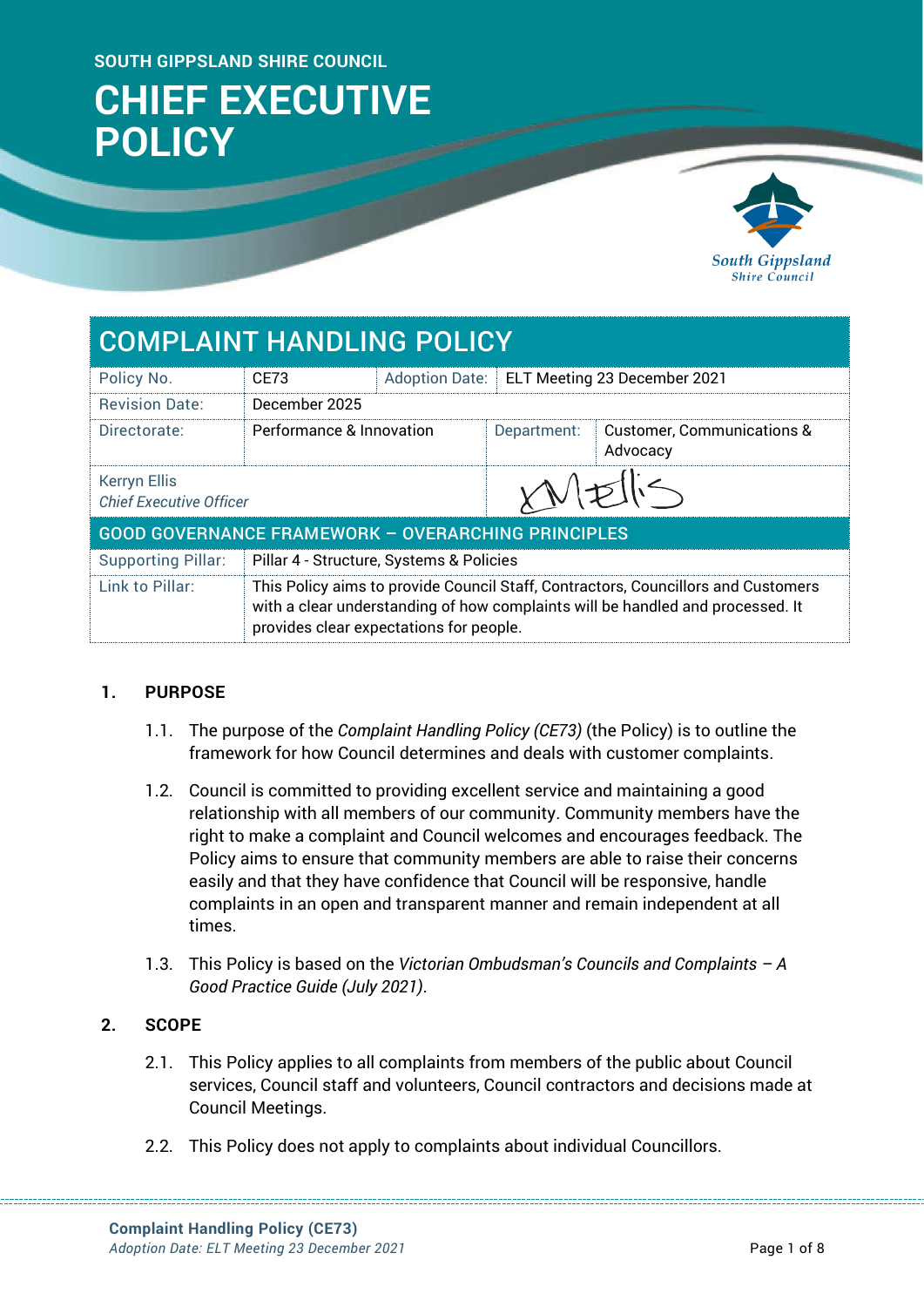

### **3. POLICY PRINCIPLES**

- 3.1. Council values community feedback and we encourage people to contact us when they have a problem with our services, actions, decisions, and policies.
- 3.2. We are committed to:
	- 3.2.1. Ensuring members of the public can easily make complaints;
	- 3.2.2. Responding to, and acting to, resolve complaints as quickly as possible;
	- 3.2.3. Learning from complaints to improve our services; and
	- 3.2.4. Assessing and treating every complaint we receive on it's in merits, through clear and consistent processes.

#### **General complaint**

- 3.3. A complaint includes a communication (verbal or written) to the Council which expresses dissatisfaction about:
	- 3.3.1. The quality of an action, decision or service provided by Council staff or Council contractor.
	- 3.3.2. A delay by Council staff or a Council contractor in taking an action, making a decision or delivering a service.
	- 3.3.3. A policy or decision made by the Council, Council staff or a Council contractor.

#### **Statutory Complaints**

3.4. Complaints that allege a breach of legislation need to be dealt with carefully and should in all cases be requested in writing and directed to the Manager or Director of the service area.

#### **Competitive Neutrality Complaints**

3.5. A person or business may make a complaint if they consider that Council has failed to undertake competitive neutrality measures. Council's annual reporting outlines whether any competitive neutrality complaints were made to Council during the financial year.

#### **Third Party Complaints**

- 3.6. A third-party complaint refers to a complaint received by Council which does not relate to Council operations. For example: a complaint made by a resident about a neighbourhood disturbance.
- 3.7. Where possible, Council will advise the complainant how they can best resolve/direct their issue.

#### **Complaints against Councillors**

3.8. This Policy does not relate to complaints about individual Councillors. Councillor conduct is dealt with under Part VI of the *Local Government Act 2020*.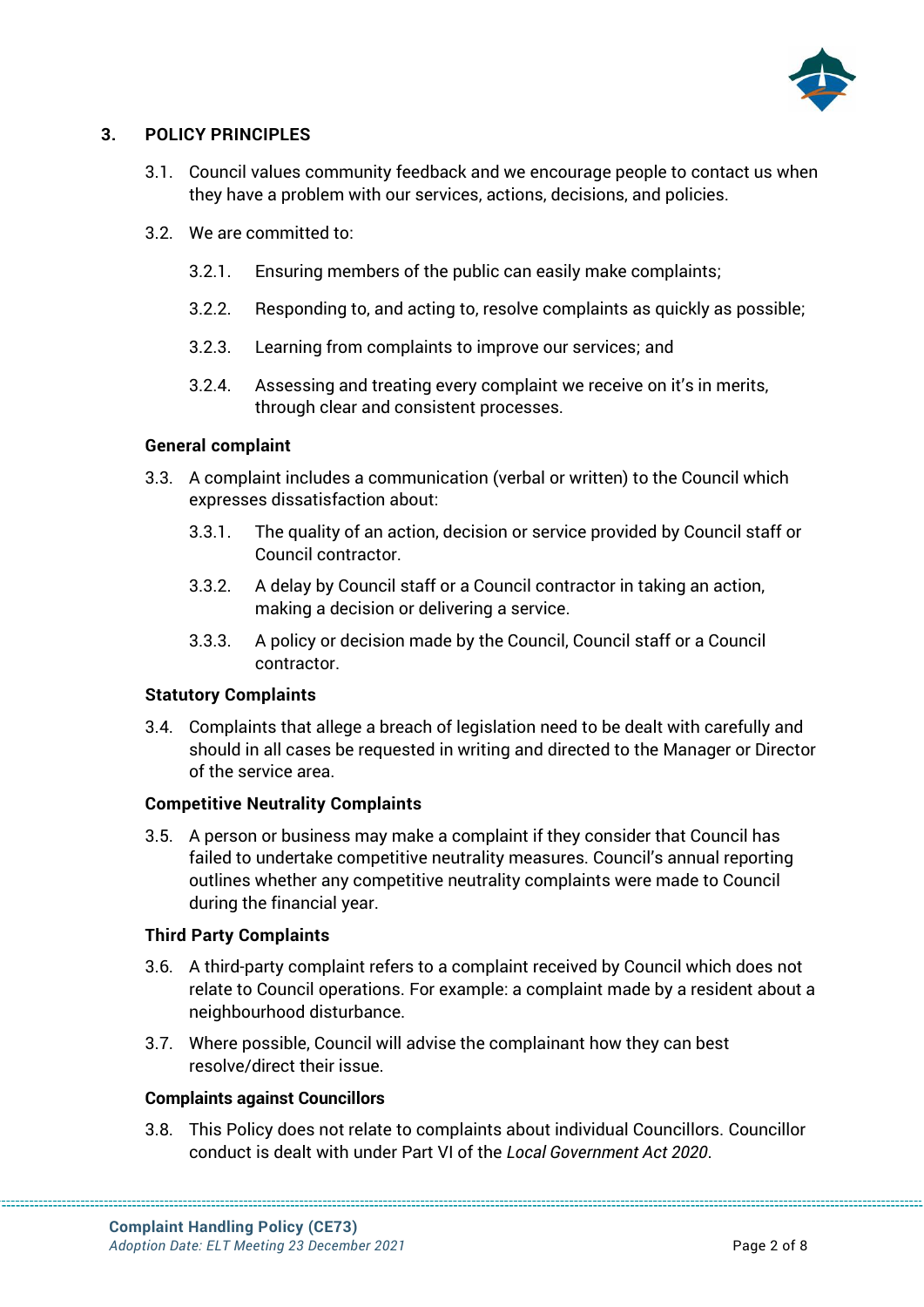

- 3.9. A complaint against a Councillor is to be referred to the Mayor and Chief Executive Officer (CEO). A Complaint against the Mayor is to be referred to the Deputy Mayor and CEO.
- 3.10. If the complaint is reasonable, the CEO and appropriate Manager will investigate and may request more information. The complaint may need to be reported to an external agency or considered in accordance with appropriate legislation.
- 3.11. The CEO, Mayor or Deputy Mayor and appropriate Manager will inform the concerned Councillor and may meet with them to assist their investigation.

#### **Misconduct or illegality**

- 3.12. Some complaints will extend beyond a customer's general dissatisfaction with Council and may involve accusations of misconduct or alleged illegal activity.
- 3.13. Complaints claiming criminal activity by an Officer, Councillor or to Council property will be assigned to the appropriate Manager for investigation and reported to Victoria Police, where necessary. If the matter is posing a risk to the community, it will be advised that the complaint go directly to Victoria Police.
- 3.14. Council will follow the principles of transparency and accountability. Disclosures, which reveal corrupt, improper conduct, or conduct involving a risk to public safety or the environment; may need to be treated as a Protected Disclosure.

#### **A Service Request is not a complaint**

- 3.15. A service request is not a complaint. One way to distinguish between the two is to consider if the customer is:
	- 3.15.1. Requesting something additional or new (service request).
	- 3.15.2. Reporting what they believe to be a failing or mistake (complaint).
	- 3.15.3. Complaining about Council's response to a service request (complaint).
- 3.16. In order to make this distinction, we may need to ask the customer questions to determine if they would like to make a complaint, request a service, or do both. Here are some examples:
	- 3.16.1. You haven't sent out my rates notice (complaining that Council didn't provide a service)
	- 3.16.2. Can you tell me when my next rates payment is due? (service request)

#### **4. PROCEDURE**

#### **How to Make a Complaint**

- 4.1. Any member of the public can make a complaint. Complaints can be made by:
	- 4.1.1. **Telephone**: Customer Service Team 03 5662 9200 (after hours calls will be directed to Council's after-hours service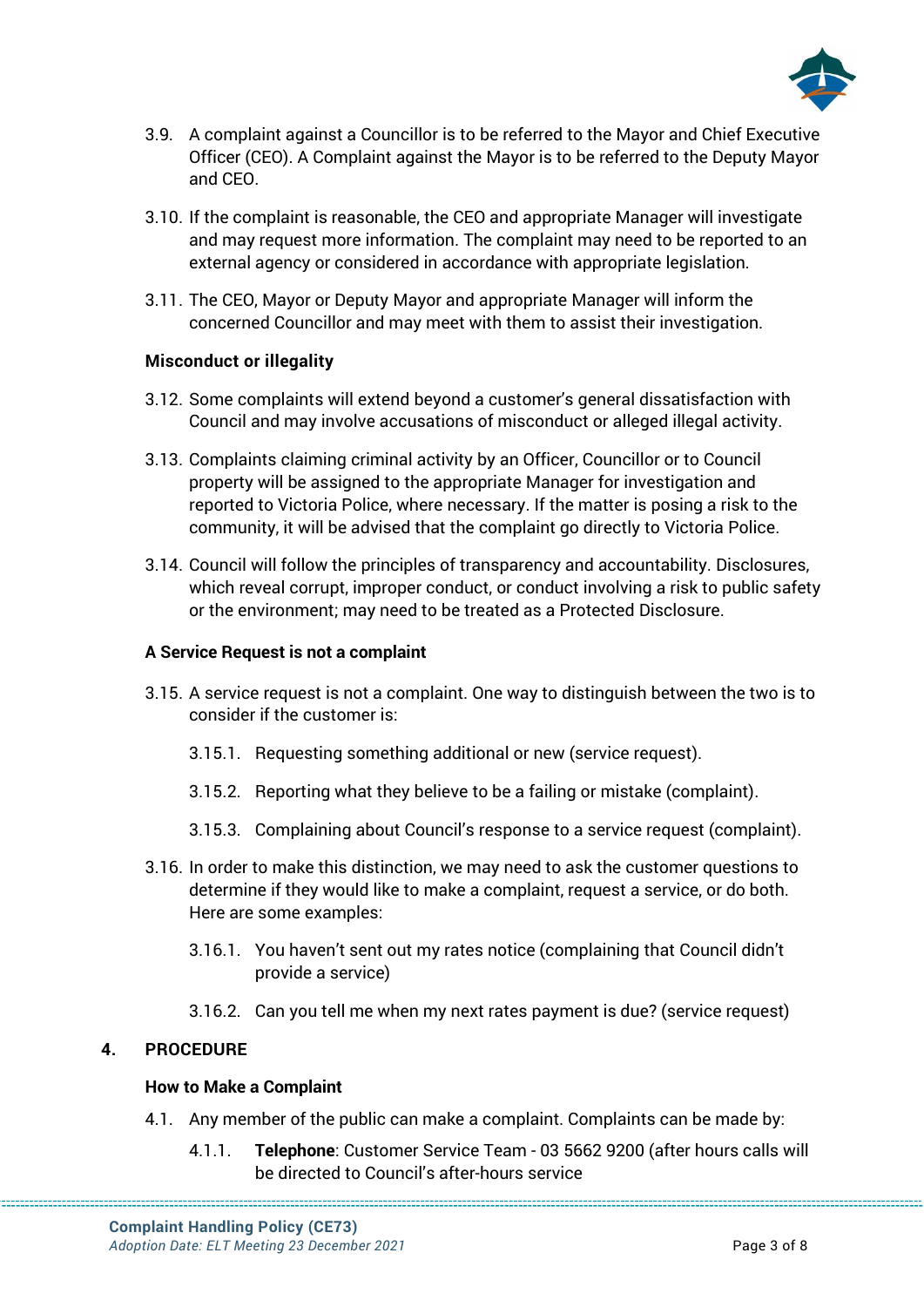

- 4.1.2. **Online:** [www.southgippsland.vic.gov.au](http://www.southgippsland.vic.gov.au/) via our complaints form located in Contact Us
- 4.1.3. **Email**: [council@southgippsland.vic.gov.au](mailto:council@southgippsland.vic.gov.au)
- 4.1.4. **Mail:** South Gippsland Shire Council, Private Bag 4, Leongatha VIC 3953
- 4.1.5. **In Person:** South Gippsland Shire Council Office at 9 Smith Street, Leongatha.
- 4.2. Information that is helpful to include in a complaint:
	- 4.2.1. Name and contact details, you can remain anonymous; however, this may limit how Council responds to you.
	- 4.2.2. Identify the action, decision, service or policy you are complaining about and why you are dissatisfied.
	- 4.2.3. Give relevant details, such as dates, times, location or reference numbers, and documents that support your complaint.
	- 4.2.4. The outcome you seeking from making your complaint.
	- 4.2.5. Whether you have any communication needs.
- 4.3. We are committed to ensuring our complaints process is accessible to everyone. Tell us if you have specific communication needs or barriers, and we can assist you by:
	- 4.3.1. Using an assistance service, such as an interpreter or TTY.
	- 4.3.2. Talking with you if you have trouble reading or writing.
	- 4.3.3. Communication with another person acting on your behalf if you cannot make the complaint yourself.

#### **Complaints Process**

- 4.4. When a complaint is submitted to Council, the complainant will be provided with a request number. Council aims to record and acknowledge your complaint within ten business days. The complaint will be assessed and triaged, more information may be requested in order to best respond and action your complaint.
- 4.5. After this initial assessment, Council may:
	- 4.5.1. Take direct action to resolve your complaint.
	- 4.5.2. Refer your complaint to the relevant team or Manager for investigation.
	- 4.5.3. Decline to deal with your complaint if you have the right to a statutory review of your complaint (such as a right to appeal to VCAT).
- 4.6. Council takes a four- tiered approach to complaint handling as follows:
	- 4.6.1. **Frontline resolution:** Where possible, Council will attempt to resolve the complaint at the time you make first contact. For example, Council may be able to record your complaint and provide you with the service request, such as arranging for your bin to be collected (if this was your complaint).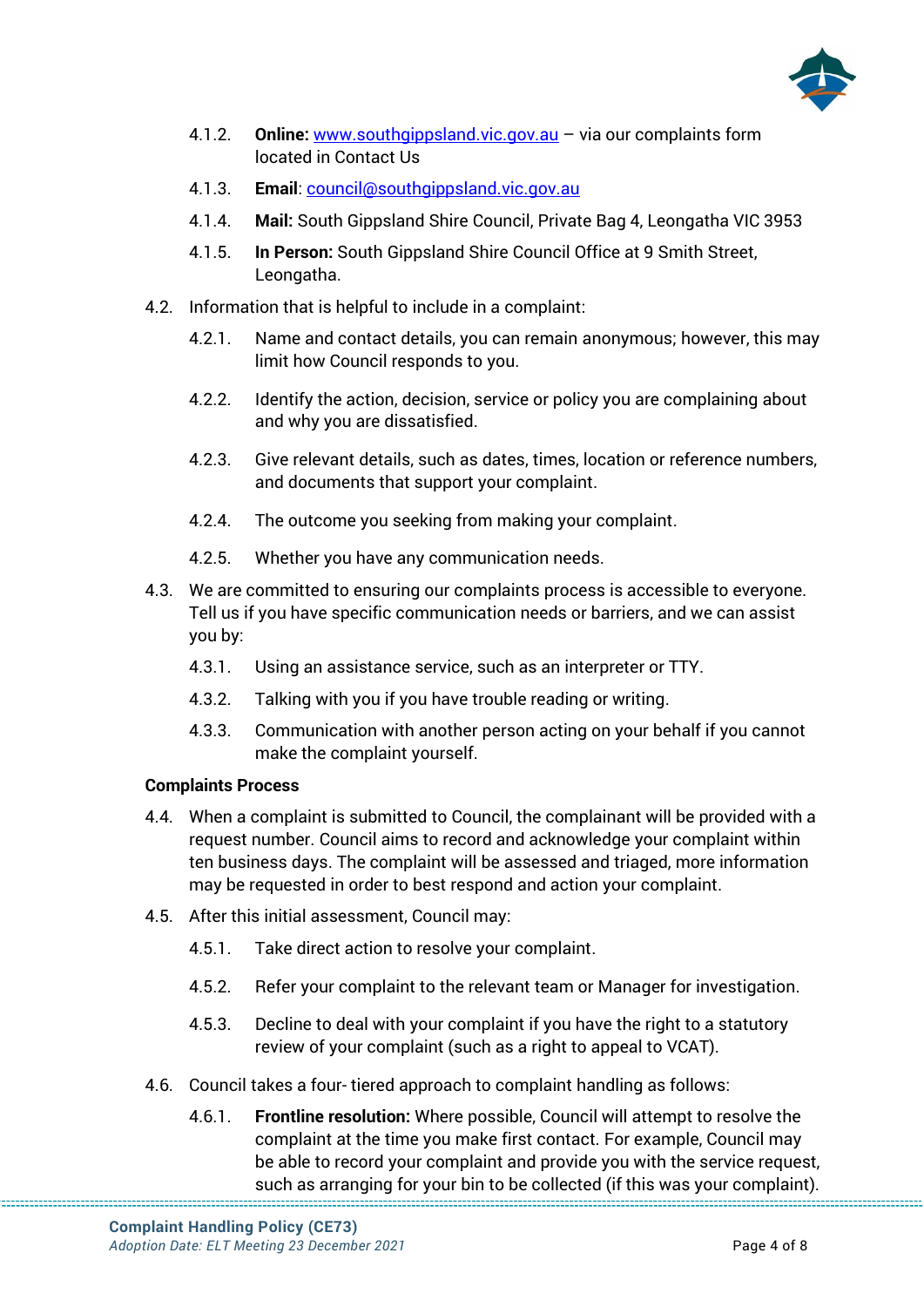

- 4.6.2. **Investigation, if required:** If Council cannot resolve your complaint quickly it will be referred to the relevant team or Manager to investigate, and a contact name will be provided. Council aim to complete investigations within 28 calendar days, and will inform of any delays beyond this. Council will inform the outcome and provide an explanation for this outcome.
- 4.6.3. **Internal review:** If you are dissatisfied with the decision and how it has been responded, a request for an internal review can be made. The internal review will be conducted within 28 calendar days from receipt of the internal review request. The review will be conducted by a senior Council officer who has not had any prior involvement in your complaint.
- 4.6.4. **External review:** If the complaint is still unable to be resolved, you can seek support from an external body to resolve the complaint. You can request an external review from the following organisations:

| <b>Complaint</b>                                                                                                                                                                                                                                     | <b>External Review Contacts</b>                                                                 |  |  |
|------------------------------------------------------------------------------------------------------------------------------------------------------------------------------------------------------------------------------------------------------|-------------------------------------------------------------------------------------------------|--|--|
| Actions or decisions of a Council, Council<br>Staff and contractors<br>This includes failure to consider human<br>rights or failure to act compatibly with a<br>human right under the Charter of Human<br>Rights and Responsibilities Act 2006 (Vic) | Victorian Ombudsman<br>www.ombudsman.vic.gov.au                                                 |  |  |
| Breaches of the Local Government Act 2020                                                                                                                                                                                                            | Local Government Inspectorate<br>www.lgi.vic.gov.au                                             |  |  |
| <b>Breach of Privacy</b><br>Complaint about freedom of information<br>application                                                                                                                                                                    | Office of the Victorian Information<br>Commission<br>www.ovic.vic.gov.au                        |  |  |
| Corruption or public interest disclosure<br>(whistleblower) complaints                                                                                                                                                                               | Independent Broad-based Anti-corruption<br>Commission<br>www.ibac.vic.gov.au                    |  |  |
| Discrimination                                                                                                                                                                                                                                       | Victorian Human Rights and Equal<br><b>Opportunity Commission</b><br>www.humanrights.vic.gov.au |  |  |
| <b>Council Elections</b>                                                                                                                                                                                                                             | <b>Victorian Electoral Commission</b><br>www.vec.vic.gov.au                                     |  |  |

#### **How Council learns from complaints and report on them**

- 4.7. Complaints from people who use or who are affected by Council services provide valuable feedback.
- 4.8. Council regularly analyse and review complaint data to identify trends, training needs and potential issues that deserve further attention. The information is used to come up with solutions about how to improve services.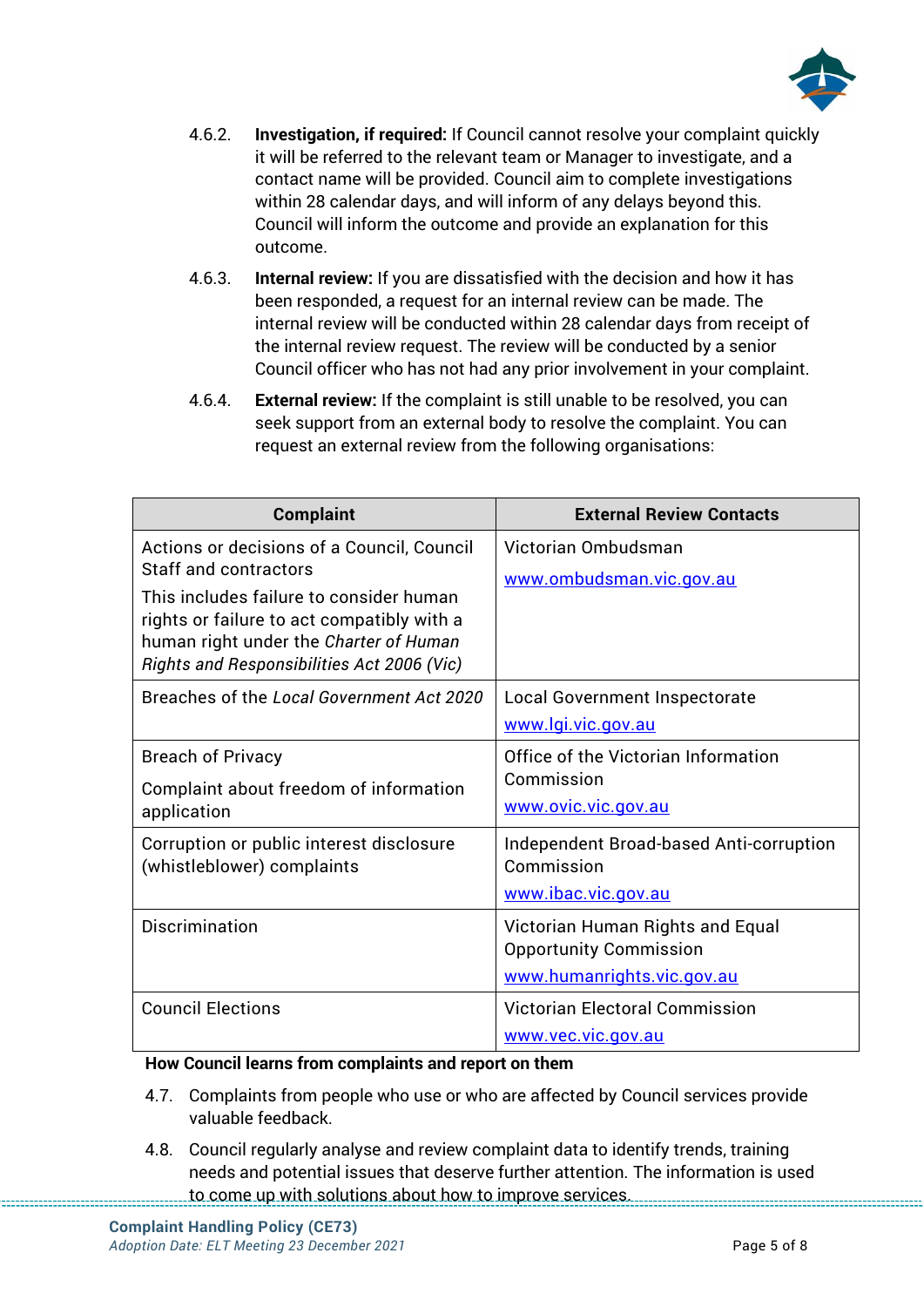

4.9. Council are open and transparent about complaints received, and the actions taken to resolve them. Our complaint data is published in Council's Annual Report, which is available on our website.

#### **Complainant Privacy**

- 4.10. Council keep personal information secure. Council use personal information to respond to the complaint and to improve services that relate to the complaint.
- 4.11. Where Council publish complaint data, personal information is removed.

#### **Anonymous Complaints**

- 4.12. Council understands that community members may have a valid reason for not wanting to disclose their identity. Council accepts and will respond to anonymous complaints, provided that enough information is included in the complaint.
- 4.13. Council is unable to respond to a complaint if the complainant does not disclose their identity and contact details. Council will; however, record and analyse the complaint for service improvement.

#### **5. RISK ASSESSMENT**

This Policy mitigates Council's risks as described below:

#### **People**

5.1. This Policy aims to provide Council Staff, Contractors, Councillors and Customers with a clear understanding of how complaints will be handled and processed. It provides clear expectations for people.

#### **Reputational**

5.2. This Policy provides council with a framework to conduct Complaint Handling with an open, transparent and consistent approach.

#### **Financial**

5.3. This Policy mitigates risk of inconsistent or incorrect handling of complaints which could result in legal action and associated costs.

#### **Governance**

5.4. This Policy outlines and refers to relevant legislation that intersects with the Complaint Handling process. This Policy was informed by the *Victorian Ombudsman's Councils and Complaints – A Good Practice Guide (July 2021)*.

#### **6. IMPLEMENTATION STATEMENT**

#### **Human Rights Charter**

6.1. This Policy has considered the *Charter of Human Rights and Responsibilities Act 2006* in its development.

#### **Gender Equality**

6.2. This Policy has considered the *Gender Equality Act 2020* in its development.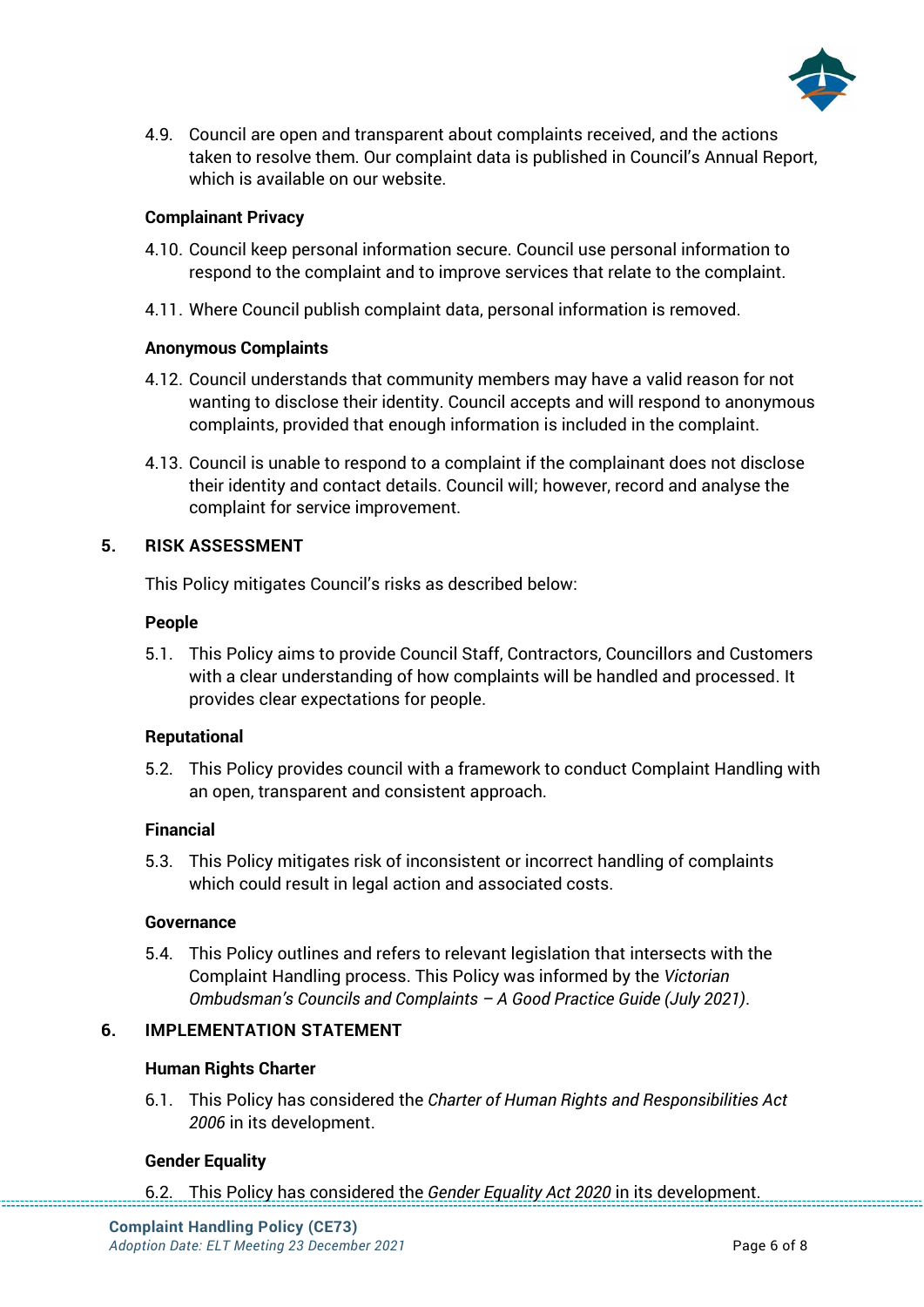

#### **Roles and Responsibilities**

6.3. Council is committed to providing a high-quality service to its community members. All Council Staff, Councillors and Council contractors are responsible for understanding and contributing to our complaints process, and abiding by our Code of Conduct.

| <b>Role</b>                          | <b>Responsibilities</b>                                                                                                                                                                                                                                                                                                                                                                      |  |  |  |
|--------------------------------------|----------------------------------------------------------------------------------------------------------------------------------------------------------------------------------------------------------------------------------------------------------------------------------------------------------------------------------------------------------------------------------------------|--|--|--|
| Chief<br>Executive<br>Officer        | Promoting positive behaviours and practices relating to<br>$\bullet$<br>enabling, responding to and learning from complaints.<br>Supporting service improvements that arise from complaints.<br>$\bullet$<br>Reviewing and publishing complaint data.<br>$\bullet$                                                                                                                           |  |  |  |
| Senior<br>Leaders<br>and<br>Managers | Recruiting, training and empowering staff to resolve<br>$\bullet$<br>complaints promptly and in accordance with the Council's<br>policies and procedures.<br>Managing conflicts of interest in the complaint process.<br>$\bullet$<br>Reporting on and identifying improvements from complaint<br>$\bullet$<br>data and feedback.<br>Supporting staff who deal with complaints.<br>$\bullet$ |  |  |  |
| <b>All Council</b><br><b>Staff</b>   | Familiarising themselves with this Policy and the Council's<br>$\bullet$<br>complaint process.<br>Assisting members of the public to make a complaint.<br>$\bullet$<br>Treating members of the public respectfully and<br>$\bullet$<br>professionally.                                                                                                                                       |  |  |  |
| Councillors                          | Familiarising themselves with this Policy and the Council's<br>$\bullet$<br>complaint process.<br>Referring complaints to Council staff to be dealt with in<br>$\bullet$<br>accordance with our processes.                                                                                                                                                                                   |  |  |  |
| Contractors                          | Familiarising themselves with this Policy and the Council's<br>$\bullet$<br>complaint process.<br>Cooperating with the Council's complaint handling processes.<br>$\bullet$                                                                                                                                                                                                                  |  |  |  |
| Community<br><b>Members</b>          | Community Members have a responsibility to conduct<br>$\bullet$<br>themselves in an appropriate manner with courtesy and<br>respect to Council staff and Councillors who are dealing with<br>their enguiry.                                                                                                                                                                                  |  |  |  |

#### **Non-compliance with this Policy**

6.4. Non-compliance with this Policy risks Council not handling complaints consistently, in an open and transparent manner, and not treating everyone involved fairly and objectively. There is also the risk of missing an opportunity for continuous improvement.

#### **7. MONITORING, EVALUATION AND REVIEW**

7.1. This Policy will be reviewed and adopted by Council on a four-year cycle.